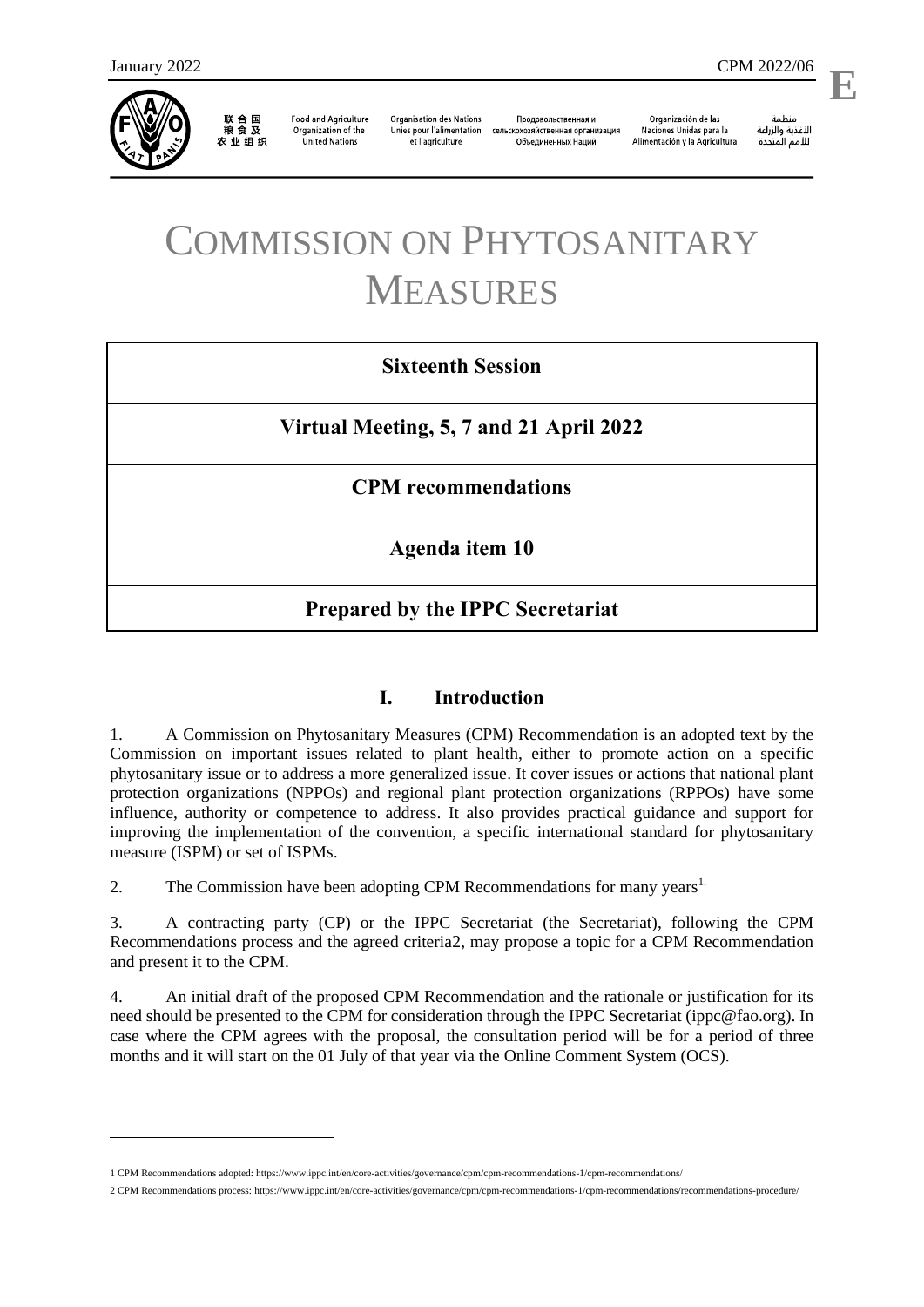#### **II. Review of CPM Recommendations in the work programme**

#### **A. B. "Facilitating safe trade by reducing the incidence of contaminating pests associated with traded goods (2019-002)"**

5. The draft CPM Recommendation on the topic "Facilitating safe trade by reducing the incidence of contaminating pests associated with traded goods (2019-002)" has been added to the CPM work programme by the CPM-14 (2019). It was further developed, as requested at CPM-14, through an international workshop and virtual drafting groups. The IPPC Strategic Planning Group (SPG) in 2019<sup>3</sup> recommended to CPM-15 for consideration in view of its approval for consultation. Under exceptional circumstances in the process, the CPM-15 (2021) approved the draft text to consultation period.

6. Following this request, the Secretariat circulated the draft CPM recommendation for country consultation between 1 July and 30 September 2021 using the OCS, with a view to presenting a final version for adoption.

7. At the June 2021 CPM Bureau meeting, after industry request, the Bureau agreed to grant access to comment on this draft CPM Recommendation to: Cargo Integrity Group - the Container Owners Association (COA), the Global Shippers Forum (GSF), the International Cargo Handling Co-ordination Association (ICHCA), the TT Club and the World Shipping Council (WSC). The CPM Bureau also encouraged the private sector representatives to present their comments through their respective NPPOs or RPPOs, in accordance with the Convention, for any other draft under consultation process.

8. During the consultation period, 174 comments were received (compiled comments are publically available on the International Phytosanitary Portal (IPP)4.) and have been addressed by the submitting country and the Secretariat to the maximum extent possible.

9. Most of the contracting parties supported this CPM Recommendation. However, some expressed that it needed more clarity regarding the implementation by NPPOs or RPPOs. Other comments suggested that more specific examples could be given in the text. Text was adjusted, revised and more clarity was incorporated to ensure a better understanding of the text and the recommendations to the NPPOs and RPPOs.

10. Many incorporated comments were related to the use of terminology and scope consistent with the International Plant Protection Convention (IPPC) and International Standard for Phytosanitary Measures (ISPM) 5 (Glossary of phytosanitary terms).

11. Revised text with supporting documents was presented to the CPM Bureau's (Bureau) December 2021 virtual meeting. The Bureau considered that there was a need to still add more elements regarding potential regulatory consequences of non-compliance, pest interceptions or other evidence of pest contamination. It was agreed to include such elements and that the draft text be presented again to the Bureau via email for final approval to be presented to CPM-16 for adoption. The draft text is now being presented to the CPM-16 for adoption, as contained in 2022/06\_01.

#### **III. Decisions**

12. The CPM is invited to:

1

<sup>3</sup> <https://www.ippc.int/en/core-activities/governance/strategic-planning-group/>

<sup>4</sup> Compiled comments on draft CPM Recommendation "Facilitating safe trade by reducing the incidence of contaminating pests associated with traded goods (2019-002)": <https://www.ippc.int/en/core-activities/governance/cpm/current-consultations-for-cpm-recommendations/>